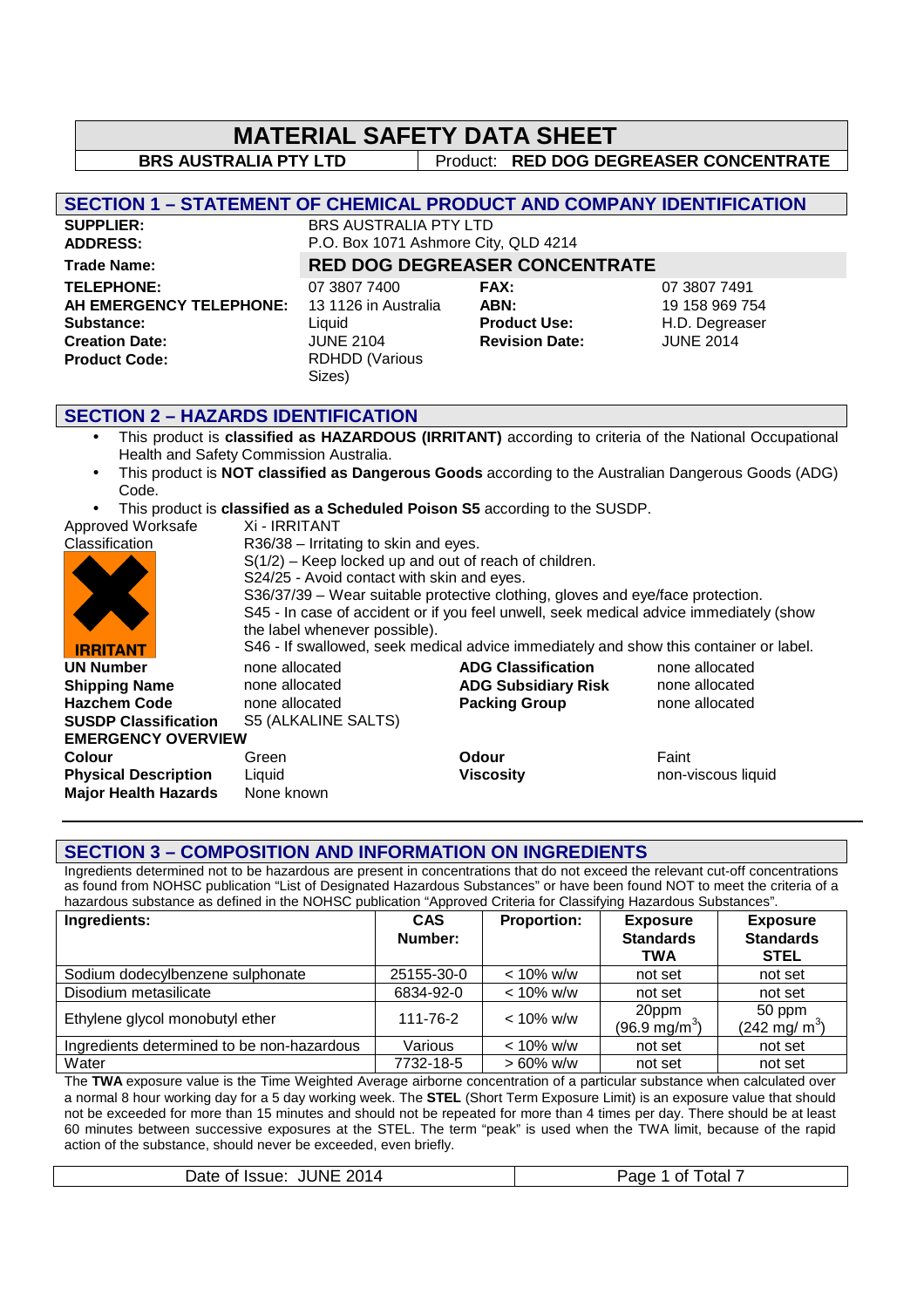**\_\_\_\_\_\_\_\_\_\_\_\_\_\_\_\_\_\_\_\_\_\_\_\_\_\_\_\_\_\_\_\_\_\_\_\_\_\_\_\_\_\_\_\_\_\_\_\_\_\_\_\_\_\_\_\_\_\_\_\_\_\_\_\_\_\_\_\_\_\_\_\_\_\_\_\_\_\_\_\_\_\_\_\_\_\_\_\_\_\_\_\_** 

**BRS AUSTRALIA PTY LTD** Product: **RED DOG DEGREASER CONCENTRATE** 

| <b>SECTION 4 - FIRST AID MEASURES</b>          |                                                                                                                                                                                                                                                                                     |
|------------------------------------------------|-------------------------------------------------------------------------------------------------------------------------------------------------------------------------------------------------------------------------------------------------------------------------------------|
| <b>Scheduled Poisons</b>                       | Poisons Information Centre in each Australian State capital city or in Christchurch, New<br>Zealand can provide additional assistance for scheduled poisons. (Phone Australia<br>131126 or New Zealand 03 474 7000).                                                                |
| <b>First Aid Facilities</b>                    | Normal washroom facilities.                                                                                                                                                                                                                                                         |
| <b>Skin contact</b>                            | Wash skin with water. Remove contaminated clothing and wash before re-use. Seek<br>medical advice (e.g. doctor) if irritation, burning or redness develops.                                                                                                                         |
| Eye contact                                    | Immediately irrigate with copious quantities of water for at least 20 minutes. Eyelids to be<br>held open. Seek medical advice (e.g. ophthalmologist).                                                                                                                              |
| Ingestion                                      | Do NOT induce vomiting. Do NOT attempt to give anything by mouth to an unconscious<br>person. Rinse mouth thoroughly with water immediately. Give water to drink. If vomiting<br>occurs, give further water to achieve effective dilution. Seek medical advice (e.g. doctor).       |
| <b>Inhalation</b>                              | Remove victim to fresh air away from exposure - avoid becoming a casualty. Seek<br>medical advice (e.g. doctor).                                                                                                                                                                    |
| <b>Advice to Doctor</b>                        | Treat symptomatically. All treatments should be based on observed signs and symptoms<br>of distress of the patient. Poisons Information Centre in each Australian State capital city<br>or in Christchurch, New Zealand can provide additional assistance for scheduled<br>poisons. |
| <b>Aggravated Medical</b><br><b>Conditions</b> | None known.                                                                                                                                                                                                                                                                         |

| <b>SECTION 5 - FIRE FIGHTING MEASURES</b> |                                                                                                                                                                                                                                    |  |  |
|-------------------------------------------|------------------------------------------------------------------------------------------------------------------------------------------------------------------------------------------------------------------------------------|--|--|
| <b>Fire and Explosion</b>                 |                                                                                                                                                                                                                                    |  |  |
| <b>Hazards</b>                            | Water based. Not combustible. However if involved in a fire will emit toxic fumes.                                                                                                                                                 |  |  |
| <b>Extinguishing Media</b>                | Use an extinguishing media suitable for surrounding fires.                                                                                                                                                                         |  |  |
| <b>Fire Fighting</b>                      | Keep containers exposed to extreme heat cool with water spray. Fire fighters to wear<br>self-contained breathing apparatus if risk of exposure to products of combustion or<br>decomposition. Evacuate area - move upwind of fire. |  |  |
| <b>Flash Point</b>                        | Not combustible.                                                                                                                                                                                                                   |  |  |
|                                           |                                                                                                                                                                                                                                    |  |  |

# **SECTION 6 – ACCIDENTAL RELEASE MEASURES**

| <b>Emergency</b>            |                                                                                             |
|-----------------------------|---------------------------------------------------------------------------------------------|
| <b>Procedures</b>           | No HAZCHEM code.                                                                            |
| <b>Occupational Release</b> | Minor spills do not normally need any special clean-up measures.                            |
|                             | In the event of a major spill, prevent spillage from entering drains or water courses. For  |
|                             | large spills, or tank rupture, stop leak if safe to do so. Wear appropriate protective      |
|                             | equipment as in section 8 below to prevent skin and eye contamination. Spilt material       |
|                             | may result in a slip hazard and should be absorbed into dry, inert material (e.g. sand,     |
|                             | earth or vermiculite), which then can be put into appropriately labelled drums for disposal |
|                             | by an approved agent according to local conditions. Residual deposits will remain           |
|                             | slippery. Wash area down with excess water. If contamination of sewers or waterways         |
|                             | has occurred advise the local emergency services. In the event of a large spillage notify   |
|                             | the local environment protection authority or emergency services.                           |

### **SECTION 7 – HANDLING AND STORAGE**

Handling **Handling** Avoid contact with incompatible materials. When handling, DO NOT eat, drink or smoke. Keep containers closed at all times. Avoid physical damage to containers. Always wash hands with water after handling.

| Date of Issue: JUNE 2014<br>Page 2 of Total 7 |
|-----------------------------------------------|
|-----------------------------------------------|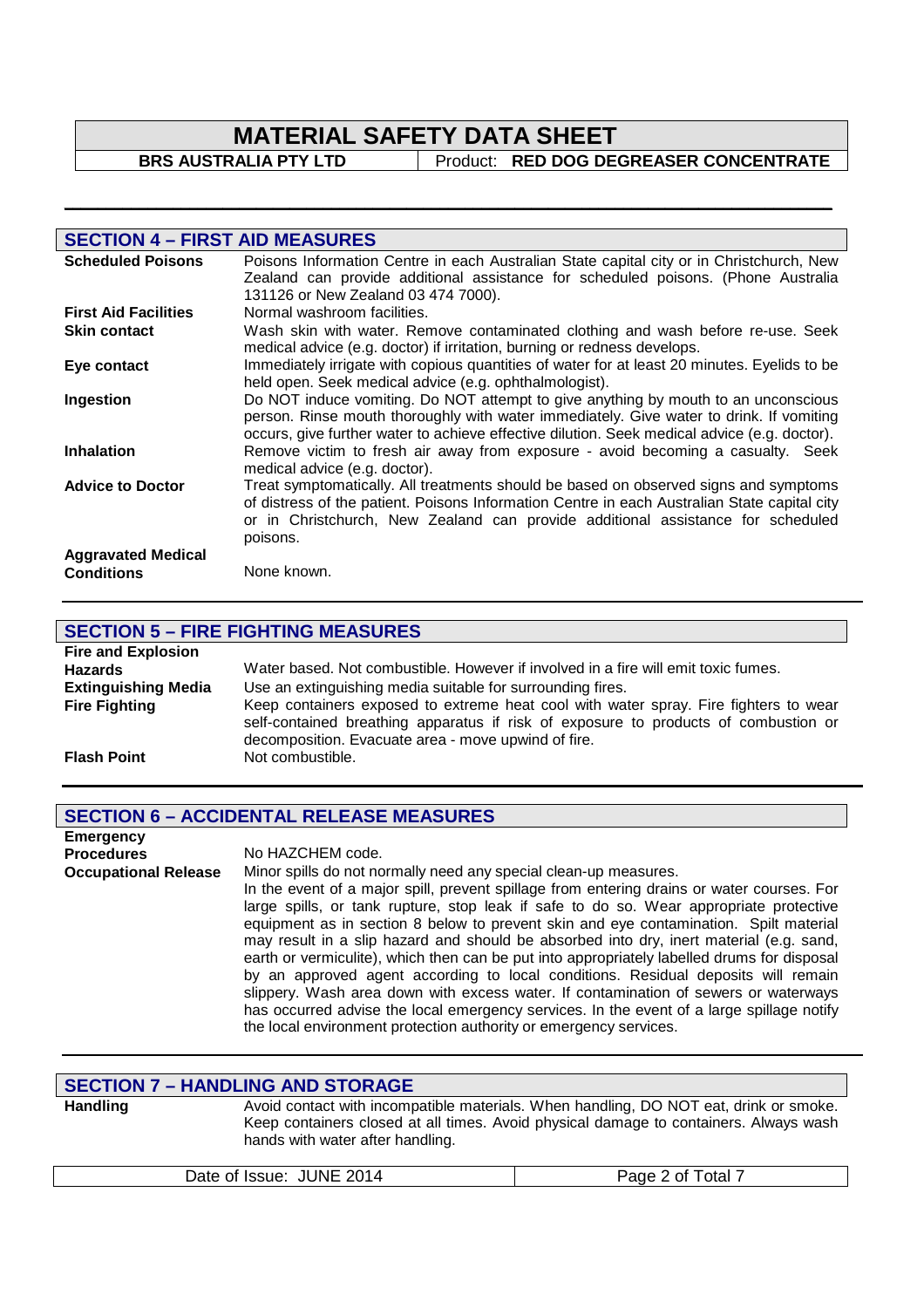| <b>MATERIAL SAFETY DATA SHEET</b> |  |                                        |  |  |  |
|-----------------------------------|--|----------------------------------------|--|--|--|
| <b>BRS AUSTRALIA PTY LTD</b>      |  | Product: RED DOG DEGREASER CONCENTRATE |  |  |  |
|                                   |  |                                        |  |  |  |

**Storage** Store in a cool, dry, place with good ventilation. Avoid storing in aluminium and light alloy containers. Store away from incompatible materials (Section 10). Keep containers closed at all times – check regularly for leaks.

|                                                                                   | <b>SECTION 8 - EXPOSURE CONTROLS AND PERSONAL PROTECTION</b>                                                                                                                          |                         |                     |  |  |
|-----------------------------------------------------------------------------------|---------------------------------------------------------------------------------------------------------------------------------------------------------------------------------------|-------------------------|---------------------|--|--|
| <b>Exposure Limits</b>                                                            | National Occupational Exposure Limits, as published by National Occupational Health &                                                                                                 |                         |                     |  |  |
|                                                                                   | Safety Commission:                                                                                                                                                                    |                         |                     |  |  |
|                                                                                   | Time-weighted Average (TWA): None established for specific product.                                                                                                                   |                         |                     |  |  |
|                                                                                   | See SECTION 3 for Exposure Limits of individual ingredients.                                                                                                                          |                         |                     |  |  |
|                                                                                   | Short Term Exposure Limit (STEL): None established for specific product.                                                                                                              |                         |                     |  |  |
|                                                                                   | See SECTION 3 for Exposure Limits of individual ingredients.                                                                                                                          |                         |                     |  |  |
| <b>Biological Limit Value</b>                                                     | None established for product.                                                                                                                                                         |                         |                     |  |  |
| <b>Engineering Controls</b>                                                       | Use in a well-ventilated area                                                                                                                                                         |                         |                     |  |  |
| <b>Personal Protective</b><br><b>Equipment</b>                                    | This product is classified as hazardous (IRRITANT) according to the criteria of Worksafe<br>Australia. Upon dilution with an equal volume of water, (50:50) the product is classed as |                         |                     |  |  |
|                                                                                   | non-hazardous.                                                                                                                                                                        |                         |                     |  |  |
|                                                                                   | Use good occupational work practice. The use of protective clothing and equipment                                                                                                     |                         |                     |  |  |
|                                                                                   | depends upon the degree and nature of exposure. Final choice of appropriate protection                                                                                                |                         |                     |  |  |
|                                                                                   | will vary according to individual circumstances i.e. methods of handling or engineering                                                                                               |                         |                     |  |  |
|                                                                                   | controls and according to risk assessments undertaken. The following protective<br>equipment should be available;                                                                     |                         |                     |  |  |
| <b>Eye Protection</b>                                                             |                                                                                                                                                                                       |                         |                     |  |  |
|                                                                                   | The use of safety glasses with side shield protection, goggles or face shield is                                                                                                      |                         |                     |  |  |
|                                                                                   | recommended to handle in quantity, cleaning up spills, decanting, etc. Contact lenses                                                                                                 |                         |                     |  |  |
|                                                                                   | pose a special hazard; soft lenses may absorb irritants and all lenses concentrate them.                                                                                              |                         |                     |  |  |
|                                                                                   |                                                                                                                                                                                       |                         |                     |  |  |
| <b>Skin Protection</b>                                                            | Gloves are recommended for sensitive skin.                                                                                                                                            |                         |                     |  |  |
|                                                                                   | Overalls, work boots and elbow length gloves are recommended for handling the                                                                                                         |                         |                     |  |  |
|                                                                                   | concentrated product (as per AS/NZS 2161, or as recommended by supplier) in quantity,                                                                                                 |                         |                     |  |  |
|                                                                                   | cleaning up spills, decanting, etc.                                                                                                                                                   |                         |                     |  |  |
|                                                                                   |                                                                                                                                                                                       |                         |                     |  |  |
| <b>Protective Material</b>                                                        | Material suitable for detergent contact - Butyl rubber, Natural Latex, Neoprene, PVC, and                                                                                             |                         |                     |  |  |
| <b>Types</b>                                                                      | Nitrile.                                                                                                                                                                              |                         |                     |  |  |
| Respirator                                                                        | Not required for normal and intended cleaning operations with adequate ventilation.                                                                                                   |                         |                     |  |  |
|                                                                                   | Where high contaminant spray mist or vapour levels exist, ie, approaching the exposure                                                                                                |                         |                     |  |  |
|                                                                                   | limit, the following additional equipment is required: For short elevated exposures, eg,                                                                                              |                         |                     |  |  |
|                                                                                   | spillages:- Appropriate organic vapour cartridge respirator as per the requirements of                                                                                                |                         |                     |  |  |
|                                                                                   | AS/NZS 1715 and AS/NZS 1716 (Respiratory protective devices). For prolonged                                                                                                           |                         |                     |  |  |
|                                                                                   | exposure and confined spaces:- full face air supplied or self contained breathing                                                                                                     |                         |                     |  |  |
| apparatus (if vapour levels exceed the Exposure Limit by more than ten times, air |                                                                                                                                                                                       |                         |                     |  |  |
|                                                                                   | supplied apparatus should be used).                                                                                                                                                   |                         |                     |  |  |
|                                                                                   |                                                                                                                                                                                       |                         |                     |  |  |
|                                                                                   | <b>SECTION 9 - PHYSICAL AND CHEMICAL PROPERTIES</b>                                                                                                                                   |                         |                     |  |  |
| <b>Physical State</b>                                                             | Liquid                                                                                                                                                                                | Colour                  | green               |  |  |
| Odour                                                                             | faint odour                                                                                                                                                                           | <b>Specific Gravity</b> | 1.05 - 1.08 @ 25 °C |  |  |
| n - 99<br>$\sim$ m $\sim$ for                                                     | $\Lambda$ and an analysis.<br>10000                                                                                                                                                   | Experience Button       | $A = 2$             |  |  |

| <b>Odour</b>            | faint odour                       |                       | Specific Gravity                | 1.05 - 1.08 @ 25 °C         |
|-------------------------|-----------------------------------|-----------------------|---------------------------------|-----------------------------|
| <b>Boiling Point</b>    | Approximately<br>100 $^{\circ}$ C | <b>Freezing Point</b> |                                 | Approximately $0^{\circ}$ C |
| <b>Vapour Pressure</b>  | Not available                     | <b>Vapour Density</b> |                                 | Not available               |
| <b>Flash Point</b>      | Not flammable                     |                       | <b>Flammable Limits</b>         | None                        |
| <b>Water Solubility</b> | Miscible in all proportions       | рH                    |                                 | $12.8$ neat                 |
| <b>Volatile Organic</b> |                                   |                       | <b>Coefficient of Water/Oil</b> |                             |
| <b>Compounds (VOC)</b>  | approx 7.0 % $v/v$                | <b>Distribution</b>   |                                 | Not available               |
|                         | Date of Issue: JUNE 2014          |                       |                                 | Page 3 of Total 7           |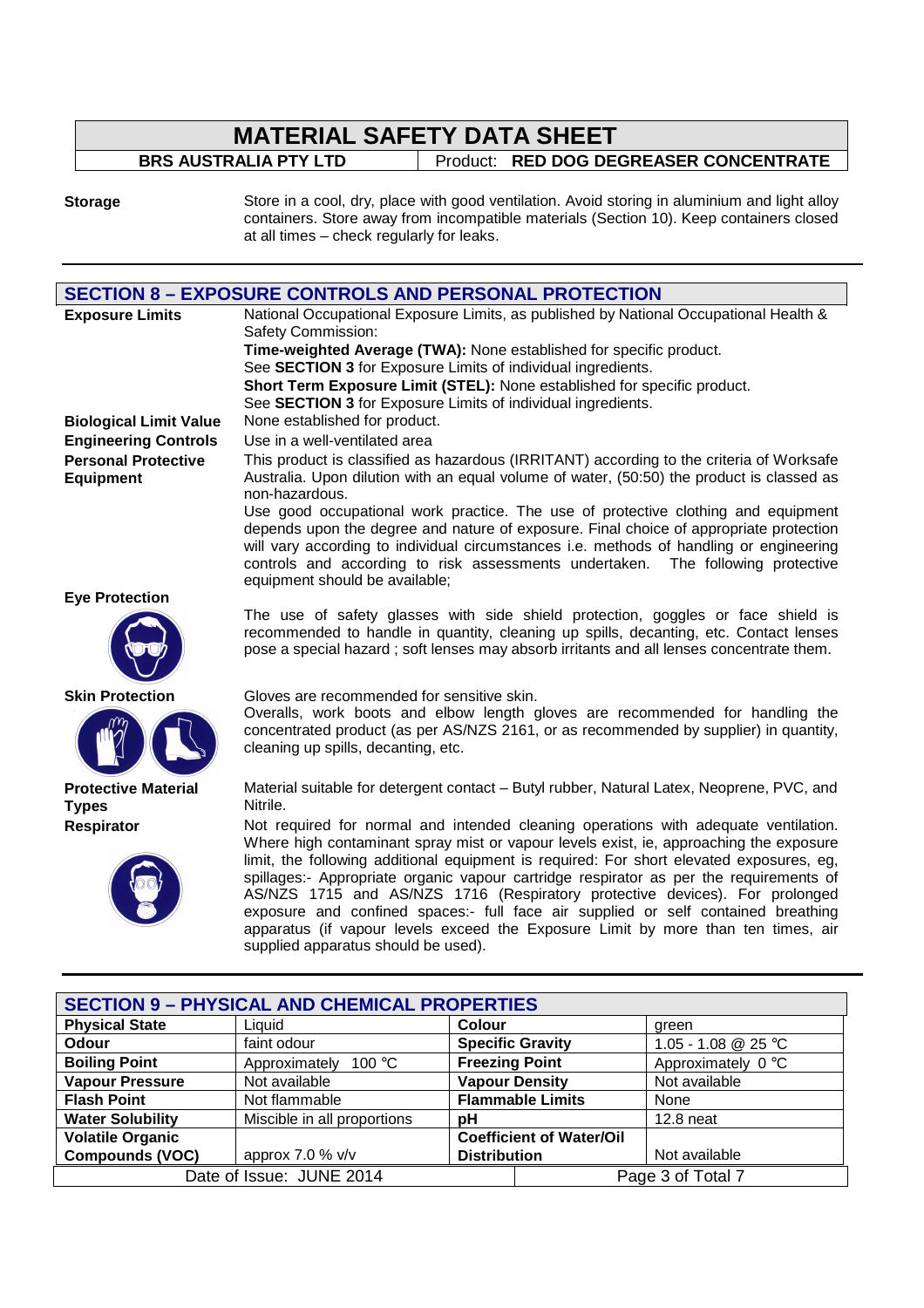**BRS AUSTRALIA PTY LTD | Product: RED DOG DEGREASER CONCENTRATE** 

| <b>Viscositv</b>        | available         | <b>Threshold</b>            | available         |
|-------------------------|-------------------|-----------------------------|-------------------|
|                         | Not.              | <b>Jdour</b>                | Not               |
| <b>Evaporation Rate</b> | ∶available<br>Not | <b>Cent Volatile</b><br>Per | % v/v<br>80<br>∪d |

# **SECTION 10 – STABILITY AND REACTIVITY**

| <b>Chemical Stability</b>     | Stable at normal temperatures and pressure.                                   |
|-------------------------------|-------------------------------------------------------------------------------|
| <b>Conditions to Avoid</b>    | May corrode mild steel, copper, aluminium and zinc fittings.                  |
| <b>Incompatible Materials</b> | Oxidizing agents and reducing agents.                                         |
| <b>Hazardous</b>              | Product can decompose on combustion (burning) to form Carbon Monoxide, Carbon |
| <b>Decomposition</b>          | Dioxide, and other possibly toxic gases and vapours.                          |
| <b>Hazardous Reactions</b>    | None known.                                                                   |
|                               |                                                                               |

| <b>SECTION 11 - TOXICOLOGICAL INFORMATION</b>                                                                                                                                             |                                                                                                                                                                                                                                                                                                                                                                                                                                                      |            |                                                                                                                                                                                                                                                                                                                                                         |
|-------------------------------------------------------------------------------------------------------------------------------------------------------------------------------------------|------------------------------------------------------------------------------------------------------------------------------------------------------------------------------------------------------------------------------------------------------------------------------------------------------------------------------------------------------------------------------------------------------------------------------------------------------|------------|---------------------------------------------------------------------------------------------------------------------------------------------------------------------------------------------------------------------------------------------------------------------------------------------------------------------------------------------------------|
| <b>PRODUCT MIXTURE INFORMATION</b>                                                                                                                                                        |                                                                                                                                                                                                                                                                                                                                                                                                                                                      |            |                                                                                                                                                                                                                                                                                                                                                         |
| <b>Local Effects</b>                                                                                                                                                                      | Mild irritant: eye, skin, inhalation and ingestion.                                                                                                                                                                                                                                                                                                                                                                                                  |            |                                                                                                                                                                                                                                                                                                                                                         |
| Eyes, mucous membranes, skin.<br><b>Target Organs</b><br>POTENTIAL HEALTH EFFECTS                                                                                                         |                                                                                                                                                                                                                                                                                                                                                                                                                                                      |            |                                                                                                                                                                                                                                                                                                                                                         |
| Ingestion                                                                                                                                                                                 |                                                                                                                                                                                                                                                                                                                                                                                                                                                      |            |                                                                                                                                                                                                                                                                                                                                                         |
| short term exposure                                                                                                                                                                       | ingestion.                                                                                                                                                                                                                                                                                                                                                                                                                                           |            | Swallowing can result in nausea, vomiting of blood and eroded tissue; chemical burns of<br>the mouth, throat & abdomen; perforation of the gastrointestinal tract. This product<br>containing ethylene glycol mono butyl ether may cause headache, dizziness, light-<br>headedness, confusion, and passing out, and may damage the liver and kidneys on |
| long term exposure                                                                                                                                                                        | No information available.                                                                                                                                                                                                                                                                                                                                                                                                                            |            |                                                                                                                                                                                                                                                                                                                                                         |
| <b>Skin contact</b>                                                                                                                                                                       |                                                                                                                                                                                                                                                                                                                                                                                                                                                      |            |                                                                                                                                                                                                                                                                                                                                                         |
| short term exposure                                                                                                                                                                       | nervous system effects.                                                                                                                                                                                                                                                                                                                                                                                                                              |            | Irritating to skin - may cause skin burns, severe irritation. Corrosion will continue until<br>removed. Severity depends on the concentration and duration of exposure. Skin contact<br>with this product containing ingredient ethylene glycol monobutyl ether may cause central                                                                       |
| long term exposure                                                                                                                                                                        | dermatitis.                                                                                                                                                                                                                                                                                                                                                                                                                                          |            | Prolonged and repeated skin contact with undiluted solutions may induce eczematoid                                                                                                                                                                                                                                                                      |
| <b>Eye contact</b>                                                                                                                                                                        |                                                                                                                                                                                                                                                                                                                                                                                                                                                      |            |                                                                                                                                                                                                                                                                                                                                                         |
| short term exposure<br>long term exposure                                                                                                                                                 | Eye contact may cause stinging, blurring, tearing, pain.<br>No information available.                                                                                                                                                                                                                                                                                                                                                                |            |                                                                                                                                                                                                                                                                                                                                                         |
| <b>Inhalation</b>                                                                                                                                                                         |                                                                                                                                                                                                                                                                                                                                                                                                                                                      |            |                                                                                                                                                                                                                                                                                                                                                         |
| short term exposure                                                                                                                                                                       | Inhalation of mists or aerosols can produce mucous membrane and respiratory irritation.<br>Exposure to high concentrations of the product in liquid form or as a mist may lead to<br>possible harmful corrosive effects including lesions of the nasal septum, pulmonary<br>edema, pneumonitis and emphysema. Aerosols of this product containing ingredient<br>ethylene glycol monobutyl ether may cause central nervous system effects if inhaled. |            |                                                                                                                                                                                                                                                                                                                                                         |
| long term exposure                                                                                                                                                                        | No information available.                                                                                                                                                                                                                                                                                                                                                                                                                            |            |                                                                                                                                                                                                                                                                                                                                                         |
| <b>Carcinogen Status</b>                                                                                                                                                                  |                                                                                                                                                                                                                                                                                                                                                                                                                                                      |            |                                                                                                                                                                                                                                                                                                                                                         |
| <b>NOHSC</b>                                                                                                                                                                              | No significant ingredient is classified as carcinogenic by NOHSC.                                                                                                                                                                                                                                                                                                                                                                                    |            |                                                                                                                                                                                                                                                                                                                                                         |
| <b>NTP</b>                                                                                                                                                                                | No significant ingredient is classified as carcinogenic by NTP.                                                                                                                                                                                                                                                                                                                                                                                      |            |                                                                                                                                                                                                                                                                                                                                                         |
| No significant ingredient is classified as carcinogenic by IARC.<br><b>IARC</b><br>Medical conditions aggravated by exposure<br>No information available.                                 |                                                                                                                                                                                                                                                                                                                                                                                                                                                      |            |                                                                                                                                                                                                                                                                                                                                                         |
| <b>CLASSIFICATION OF INDIVIDUAL INGREDIENTS</b>                                                                                                                                           |                                                                                                                                                                                                                                                                                                                                                                                                                                                      |            |                                                                                                                                                                                                                                                                                                                                                         |
|                                                                                                                                                                                           |                                                                                                                                                                                                                                                                                                                                                                                                                                                      |            |                                                                                                                                                                                                                                                                                                                                                         |
| NOTE : This information relates to each individual ingredient, when evaluated as pure undiluted<br>chemical. See SECTION 3 for actual proportions of ingredients present in this product. |                                                                                                                                                                                                                                                                                                                                                                                                                                                      |            |                                                                                                                                                                                                                                                                                                                                                         |
| Ingredients                                                                                                                                                                               |                                                                                                                                                                                                                                                                                                                                                                                                                                                      | R-Phrases. |                                                                                                                                                                                                                                                                                                                                                         |
| Sodium dodecylbenzene sulphonate                                                                                                                                                          |                                                                                                                                                                                                                                                                                                                                                                                                                                                      |            | R36/38 when >20%                                                                                                                                                                                                                                                                                                                                        |
|                                                                                                                                                                                           | Date of Issue: JUNE 2014                                                                                                                                                                                                                                                                                                                                                                                                                             |            | Page 4 of Total 7                                                                                                                                                                                                                                                                                                                                       |
|                                                                                                                                                                                           |                                                                                                                                                                                                                                                                                                                                                                                                                                                      |            |                                                                                                                                                                                                                                                                                                                                                         |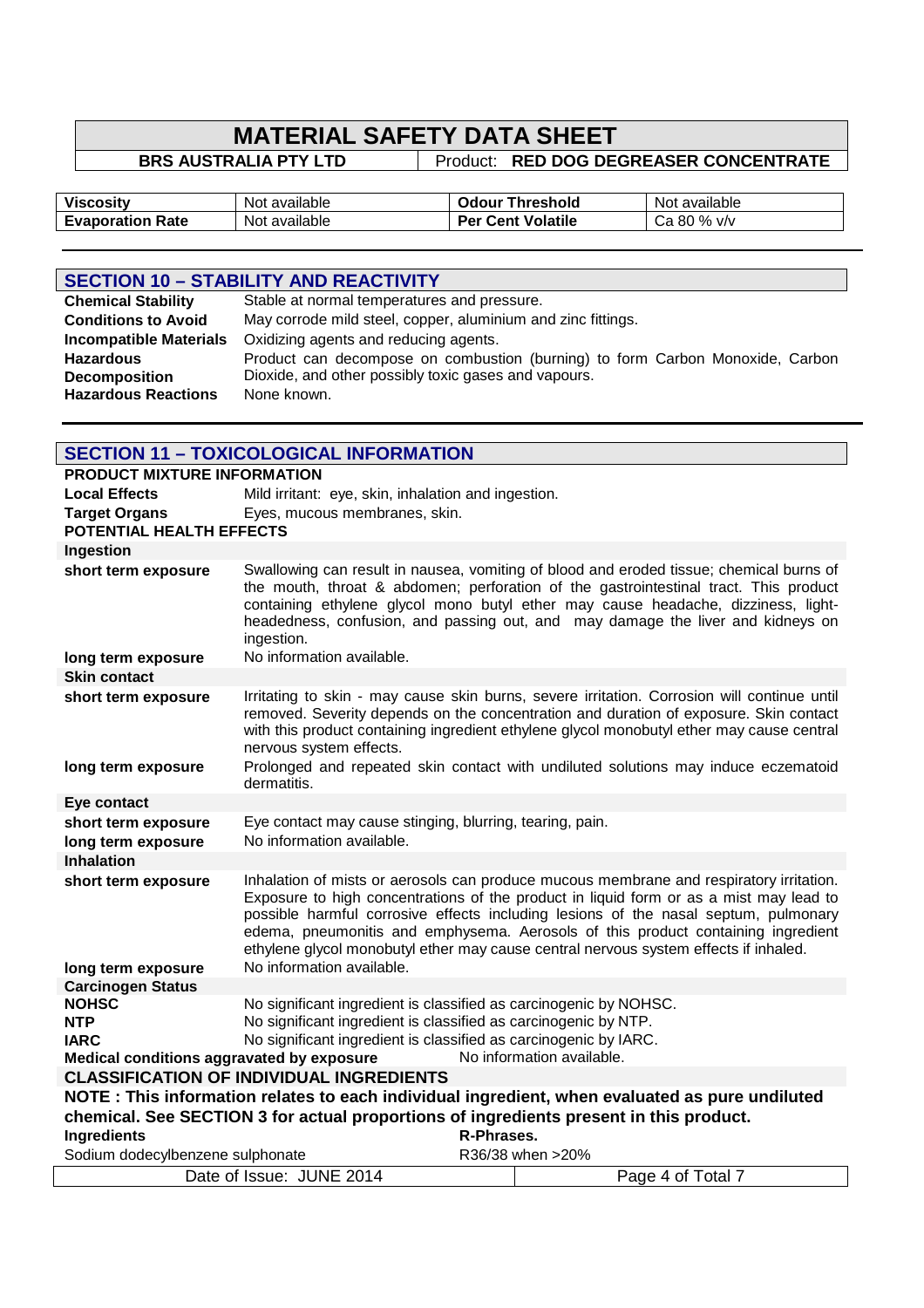# **MATERIAL SAFETY DATA SHEET**<br>BRS AUSTRALIA PTY LTD | Product: RED DOG DE

**Broduct: RED DOG DEGREASER CONCENTRATE** 

Disodium metasilicate **R36/38** when >5% Ethylene glycol monobutyl ether **Example 2018** R22 when > 25% Non hazardous ingredients 100% None allocated

| 100% Sodium dodecylbenzenesulfonate |                                                                               |                                                                                              |  |
|-------------------------------------|-------------------------------------------------------------------------------|----------------------------------------------------------------------------------------------|--|
| <b>Irritation Data</b>              |                                                                               | 20 mg/24 hour(s) skin-rabbit moderate; 250 ug/24 hour(s) eyes-rabbit severe; 1 percent       |  |
|                                     | eyes-rabbit severe.                                                           |                                                                                              |  |
| <b>Toxicity Data</b>                |                                                                               | 438 mg/kg oral-rat LD50; 1330 mg/kg oral-mouse LD50; 105 mg/kg intravenous-mouse             |  |
|                                     |                                                                               | LD50; 3040 mg/kg/30 day(s) continuous oral-rat TDLo; 5 gm/kg/30 day(s) intermittent          |  |
|                                     | oral-mouse TDLo.                                                              |                                                                                              |  |
| <b>Local Effects</b>                | Irritant: inhalation, skin, eye.                                              |                                                                                              |  |
| <b>Target Organs</b>                | Eyes, skin, mucous membranes.                                                 |                                                                                              |  |
| <b>Acute Toxicity</b>               | Toxic: ingestion.                                                             |                                                                                              |  |
| <b>Mutagenic Data</b>               | No available information.                                                     |                                                                                              |  |
| <b>Reproductive Effects</b>         | No available information.                                                     |                                                                                              |  |
|                                     |                                                                               |                                                                                              |  |
| 100% Disodium metasilicate          |                                                                               |                                                                                              |  |
| <b>Irritation Data</b>              |                                                                               | Hazardous in case of skin contact (corrosive), of ingestion (corrosive), of inhalation (lung |  |
|                                     |                                                                               | irritant). Causes burns Eye: Risk of serious damage to eyes. Respiratory: Irritating to      |  |
|                                     | respiratory system. Sensitization: No sensitizing (30% w/w in a formulation). |                                                                                              |  |
|                                     | 250 mg/24 hour(s) skin-human : severe                                         |                                                                                              |  |
|                                     | 250 mg/24 hour(s) skin-rabbit : severe                                        |                                                                                              |  |
|                                     | 250 mg/24 hour(s) skin-guinea pig : moderate.                                 |                                                                                              |  |
| <b>Toxicity Data</b>                |                                                                               | 1153 mg/kg oral-rat LD50; 770 mg/kg oral-mouse LD50; 250 mg/kg oral-dog LDLo;                |  |
|                                     | 250 mg/kg oral-pig LDLo; 200 mg/kg intraperitoneal-guinea pig LDLo.           |                                                                                              |  |
|                                     |                                                                               | Other toxicological information: The toxic effects of the product are caused by the          |  |
|                                     | alkalinity and not by substance specific corrosive nature of the product.     |                                                                                              |  |
| <b>Local Effects</b>                | Corrosive: inhalation, skin, eye, ingestion                                   |                                                                                              |  |
| <b>Target Organs</b>                | Skin, mucous membranes, eyes.                                                 |                                                                                              |  |
| <b>Acute Toxicity Level</b>         | Moderately Toxic: ingestion                                                   |                                                                                              |  |
| <b>Mutagenic Data</b>               | Gentoxicity: Not mutagenic (in vitro)                                         |                                                                                              |  |
| Reproductive                        | 15 gm/kg oral-rat TDLo 14 week(s) male week(s) pre pregnancy/14 week(s) post  |                                                                                              |  |
| <b>Effects Data</b>                 |                                                                               | pregnancy/3 week(s) continuous; 9766 ug/kg subcutaneous-rat TDLo 1 day(s) male;              |  |
|                                     | 9766 ug/kg intratesticular-rat TDLo 1 day(s) male.                            |                                                                                              |  |
|                                     |                                                                               |                                                                                              |  |
|                                     | 100% Ethylene glycol mono butyl ether (2-butoxy ethanol)                      |                                                                                              |  |
| <b>Irritation Data</b>              |                                                                               | 500 mg open skin-rabbit mild: 100mg eyes - rabbit severe: 100mg/24 hour(s) eyes -            |  |
|                                     | rabbit moderate.                                                              |                                                                                              |  |
| <b>Toxicity Data</b>                |                                                                               | The lethal oral dose of ethylene glycols in humans is approximately 1.4 ml/kg, which         |  |
|                                     |                                                                               | would be equivalent to approximately 100 ml of 100% 2-butoxyethanol for a 70 kg              |  |
|                                     |                                                                               | person. LD50 Rat oral 1.48 g/kg, LD50 Mouse oral 1.2 g/kg, LD50 Rabbit oral 0.32g/kg,        |  |
|                                     |                                                                               | LD50 Guinea pig oral 1.2 g/kg, LD50 Rabbit dermal 400 mg/kg. Odour threshold Value           |  |
|                                     |                                                                               | : 0.10 ppm (detection), 0.35 ppm (recognition), IDLH Level: 700 ppm. 2-Butoxy Ethanol        |  |
|                                     | may damage the liver and kidneys.                                             |                                                                                              |  |
| <b>Local Effects</b>                | Irritant: inhalation, skin, eye.                                              |                                                                                              |  |
| <b>Target Organs</b>                | Blood, central nervous system, kidneys.                                       |                                                                                              |  |
| <b>Acute Toxicity Level</b>         | Toxic: inhalation, dermal absorption, ingestion.                              |                                                                                              |  |
| <b>Mutagenic Data</b>               |                                                                               | A statistically significant increase in mutations not generally observed in cell cultures at |  |
|                                     | any concentration for a range of tests.                                       |                                                                                              |  |
| <b>Reproductive Effects</b>         |                                                                               | 2-Butoxy Ethanol may damage the developing fetus. 2-Butoxy Ethanol may damage the            |  |
| Data                                |                                                                               | testes (male reproductive glands). TCLo: ihl-rat 200 ppm/6H (6-15D preg), TCLo: ihl-rat      |  |
|                                     |                                                                               | 25 ppm/6H (6-15D preg), TDLo: orl-mus 9440 mg/kg (7-14D preg), TCLo: ihl-rbt 200             |  |
|                                     | ppm/6H (6-18D preg), TCLo: ihl-rbt 100 ppm/6H (6-18D preg).                   |                                                                                              |  |
|                                     | Date of Issue: JUNE 2014                                                      | Page 5 of Total 7                                                                            |  |
|                                     |                                                                               |                                                                                              |  |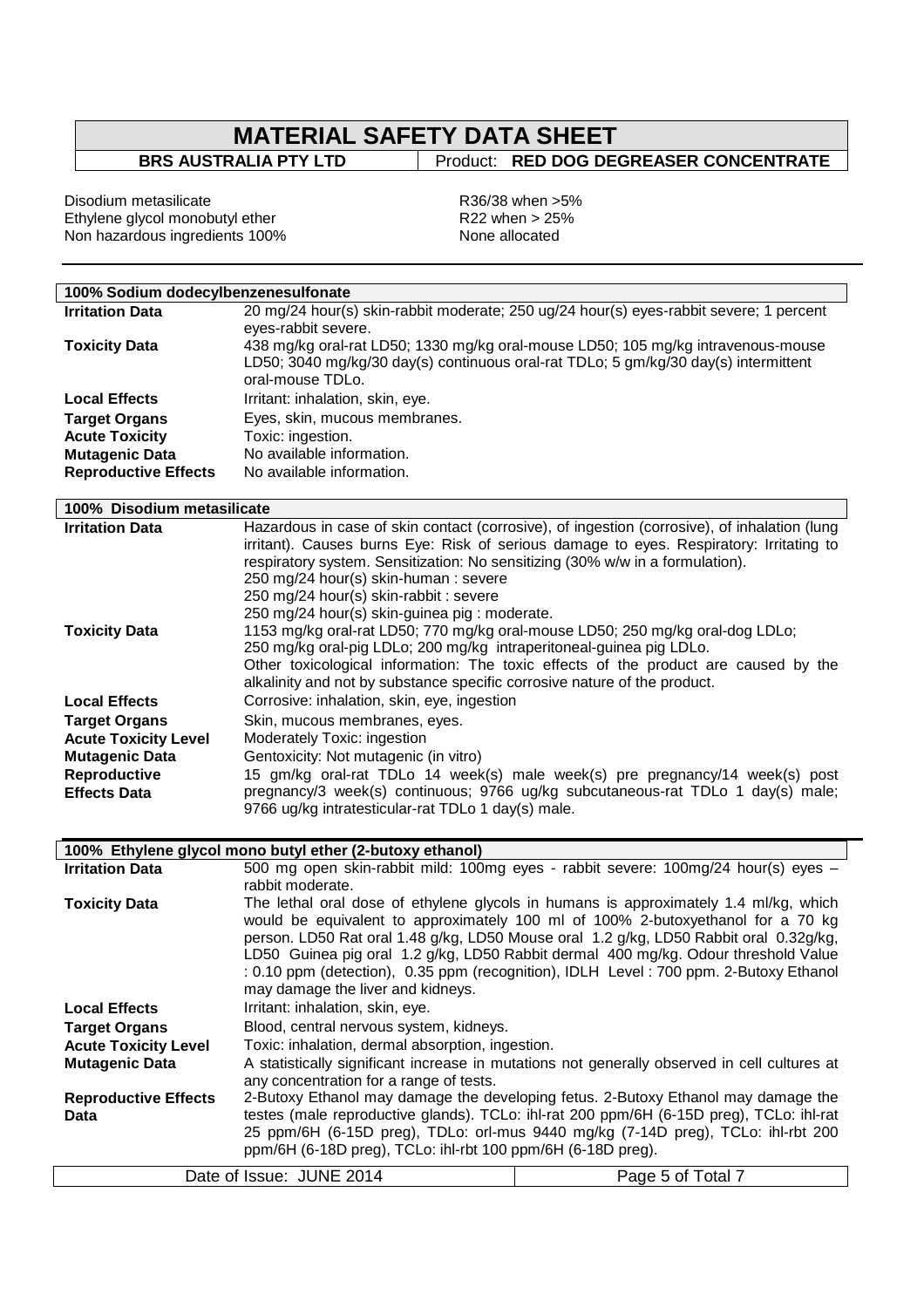**BRS AUSTRALIA PTY LTD** Product: **RED DOG DEGREASER CONCENTRATE** 

**Carcinogenicity** Insufficient information.

| <b>SECTION 12 - ECOLOGICAL INFORMATION</b> |                                                                                                                                                                                                                                                                                                                                                                              |  |
|--------------------------------------------|------------------------------------------------------------------------------------------------------------------------------------------------------------------------------------------------------------------------------------------------------------------------------------------------------------------------------------------------------------------------------|--|
| <b>Fish toxicity</b>                       | None available for this specific product. Individual ingredients: The following information<br>relates to Sodium, Silicate, Solution, Molar > 3,2 concentration 35% (IUCLID).<br>Ecotoxicity: Fish: 96h - LC50 (Brachydanio rerio, OECD no. 203): 3185 mg/l (pH 10.1)<br>Daphnia: 48 h - EC50 (Daphnia magna): 4857 mg/l. Daphnia: 48 h - EC50 (Daphnia<br>magna): 4857 mg/l |  |
| <b>Algae toxicity</b>                      | None available for specific product.                                                                                                                                                                                                                                                                                                                                         |  |
| <b>Invertebrates toxicity</b>              | None available for specific product.                                                                                                                                                                                                                                                                                                                                         |  |
| <b>Toxicity to Bacteria</b>                | None available for this specific product. Individual ingredients: The following information<br>relates to Sodium, Silicate, Solution, Molar > 3,2 concentration 35% (IUCLID). Bacteria:<br>48 h - EC 0 (Pseudomonas putida, OECD no. 209) > 1000mg/l (ph 7.9)                                                                                                                |  |
| <b>OECD Biological</b><br>degradation      | Individual components stated to be readily biodegradable. No hydrocarbons present in<br>the product.                                                                                                                                                                                                                                                                         |  |
| General                                    | Product miscible in all proportions with water. AS WITH ANY CHEMICAL PRODUCT,<br>DO NOT DISCHARGE BULK QUANTITIES INTO DRAINS, WATERWAYS, SEWER OR<br>ENVIRONMENT. Inform local authorities if this occurs.                                                                                                                                                                  |  |

#### **SECTION 13 – DISPOSAL CONSIDERATIONS**

**Disposal** The small quantities contained in wash solutions (when used as directed) can generally be handled by conventional sewage systems, septics, and grey water systems. To dispose of larger quantities of undiluted product, refer to State Land Waste Management Authority. Transfer product residues to a labelled, sealed container for disposal or recovery. Waste disposal must be by an accredited contractor. As with any chemical, do not put down the drain in quantity. For larger scale use, eg. Commercial laundry operations, a recycled water system is often recommended, or Trade Waste License obtained for disposal to sewer.

#### **SECTION 14 – TRANSPORT INFORMATION**

**Transport Information Road & Rail Transport**  Not classified as a Dangerous Good according to the Australian Code for the Transport of Dangerous Goods by Road or Rail.

#### **Marine Transport**

Not classified as a Dangerous Good by the criteria of the International Maritime Dangerous Goods Code (IMDG Code) for transport by sea.

#### **Air Transport**

Not classified as a Dangerous Good by the criteria of the International Air Transport Association (IATA) Dangerous Goods Regulation for transport by Air.

| <b>SECTION 15 - REGULATORY INFORMATION</b> |                                       |  |
|--------------------------------------------|---------------------------------------|--|
| <b>AICS</b>                                | All ingredients present on AICS.      |  |
| <b>Labeling Details</b>                    |                                       |  |
| <b>HAZARD</b>                              | Xi - IRRITANT                         |  |
| <b>RISK PHRASES</b>                        | R36/38 – Irritating to skin and eyes. |  |

R36/38 – Irritating to skin and eyes.

| Date of Issue: JUNE 2014 | Page 6 of Total 7 |
|--------------------------|-------------------|